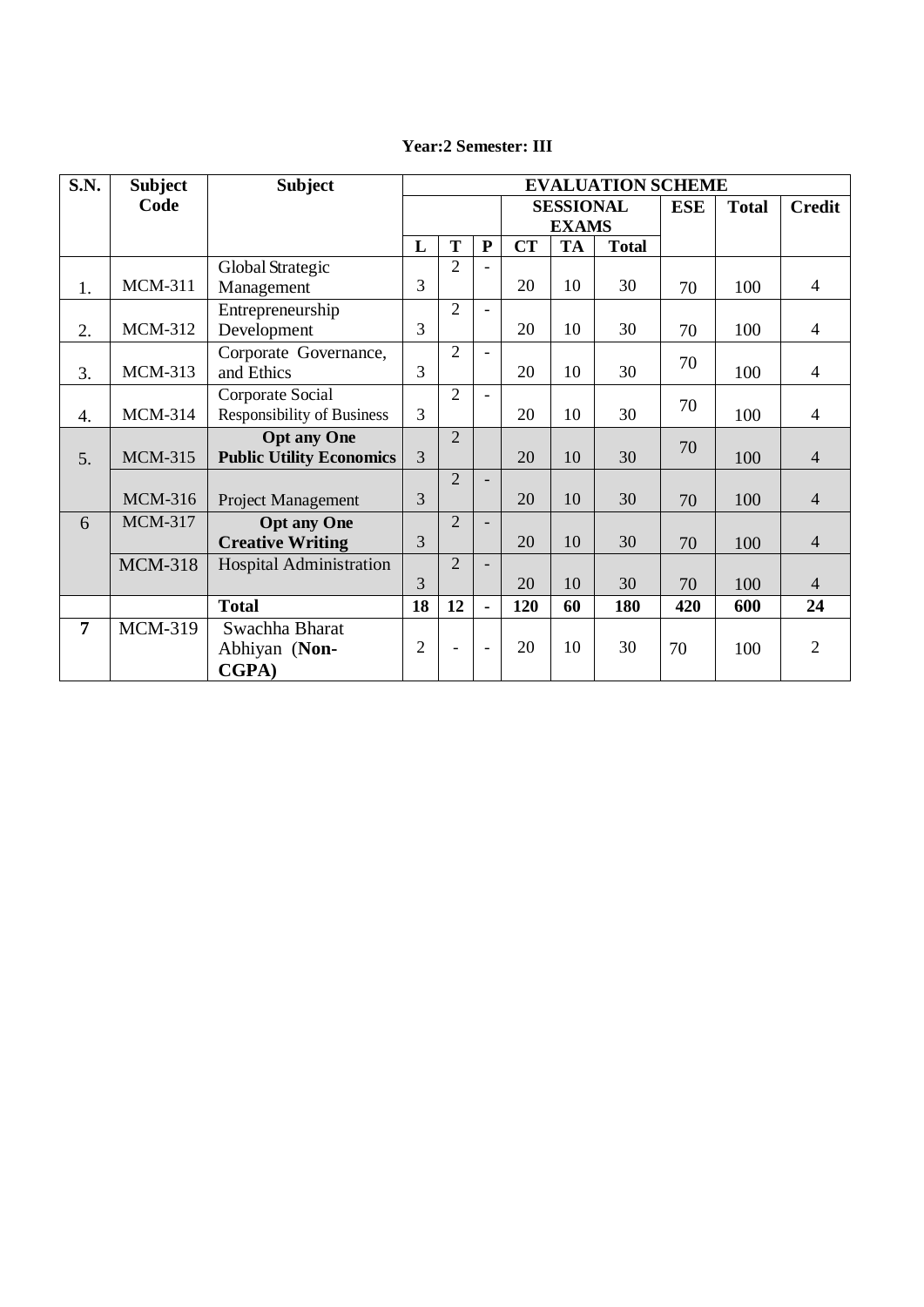## **Semester III**

## **MCM-311: GLOBAL STRATEGIC MANAGEMENT Credit Hours 4**

*Objective: To help students understand strategy making process that is informed integrative and responsive to rapid changes in an organization's globally oriented environment and also to help them understand tasks of implementing strategy in a global market.*

#### **Contents:**

**Unit I-Introduction**: Concept and Role of Strategy; The Strategic Management Process; Approaches to Strategic Decision Making; Strategic Role of Board of Directors & Top Management.

Strategic Intent; Concept of Strategic Fit, Leverage and Stretch; Global Strategy and Global Strategic Management; Strategic flexibility and learning organization.

**Unit II-Environmental Analysis**: Analysis of Global Environment- Environmental Profile; Constructing Scenarios; Environmental scanning techniques- ETOP, PEST and SWOT (TOWS) Matrix; Michael Porter's Diamond Framework; Analysis of Operating Environment - Michael Porters Model of Industry Analysis; Strategic Group Analysis; The International Product Life Cycle (IPLC)

Analysis of Internal Environment– Resource Audit; Resource Based View (RBV), Global Value Chains Systems; Core and Distinctive Competencies; From Sustainable Competitive Advantage to Transient Competitive Advantage.

**Unit III-Strategic Choice**: Strategic options at Corporate Level – Growth, Stability and Retrenchment Strategies; Corporate Restructuring; Strategic options at Business Level- Michael Porters' Competitive Strategies and Cooperative Strategies.

Evaluation of Strategic Alternatives – Product Portfolio Models (BCG matrix, GE Matrix, etc.)

**Unit IV-Situation Specific Strategies:** Strategies for situation like competing in emerging industries, maturing and declining industries, fragmented industries, hyper –competitive industries and turbulent industries; Strategies for industry leaders, runner -up firms and weak businesses.

**Unit V-Strategic Issues and Alternatives in Globally Competitive Markets:** Why & how firms internationalize; International entry options; Joint Ventures, Foreign Technology Agreements, Mergers and Acquisitions; Multi-country and global strategies; Outsourcing strategies.

**Unit VI-Strategy Implementation and Control:** Interdependence of Formulation and Implementation of Strategy; Issues in global strategy implementation- Planning and allocating resources; Organisation Structure and Design; Budgets and support system commitment; culture and leadership. Strategy evaluation and control.

**Unit VII-Ethical and Social considerations in Global Strategic Management:** The Global Context of Corporate Governance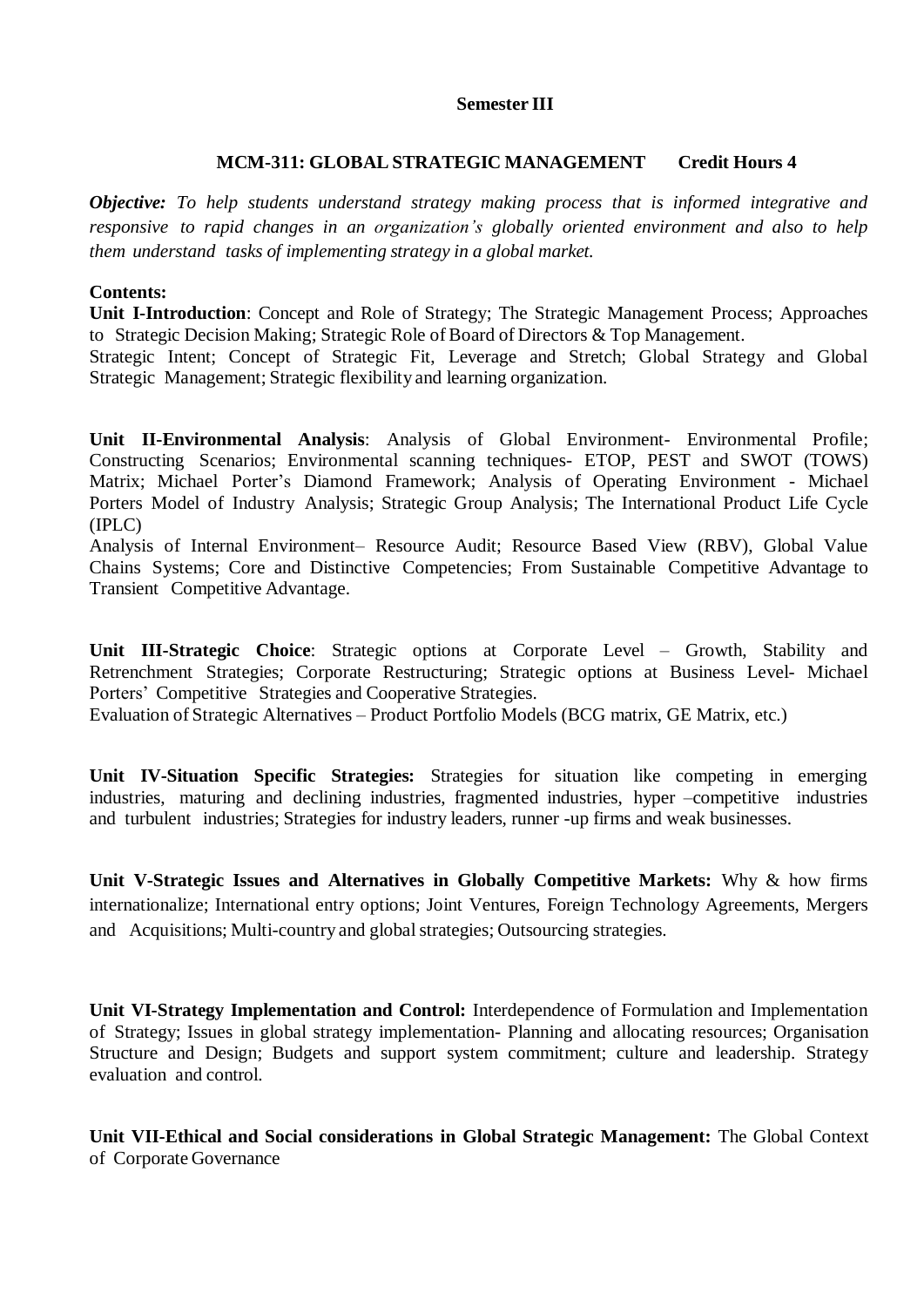## **Course outcomes:**

- 1. describe the practical and integrative model of strategic management process that defines basic activities in strategic management.
- 2. demonstrate the knowledge and abilities in formulating strategies and strategic plans
- 3. analyze the competitive situation and strategic dilemma in dealing with dynamic global business environment in terms of rapidly changing market trends and technological advancement
- 4. evaluate challenges faced by managers in implementing and evaluating strategies based on the nature of business, industry, and cultural differences

#### **Suggested Reading**

- **1.** Carpenter-Strategic Management(Pearson)
- 2. Kazmi A. Business Policy and Strategic Management (Tata Mc Graw Hill, 2nd Ed.)
- 3. Kachru Strategic Management: (Excel Books)
- 4. Cliff Bowman Business Policy and Strategy (Prentice Hall of India)
- 5. Trehan- Strategic Management ( Wiley)
- 6. Mc Carthy D.J., Minichiello Robert J., and Curran J.R. Business Policty and Strategy (AITBS)
- 7. Lawrence R.Jauch., Glueck William F. Business Policy and Strategic Management (Frank Brothers)
- 8. Pearce II John A. and Robinson J.R. and Richard B. Strategic Management (AITBS)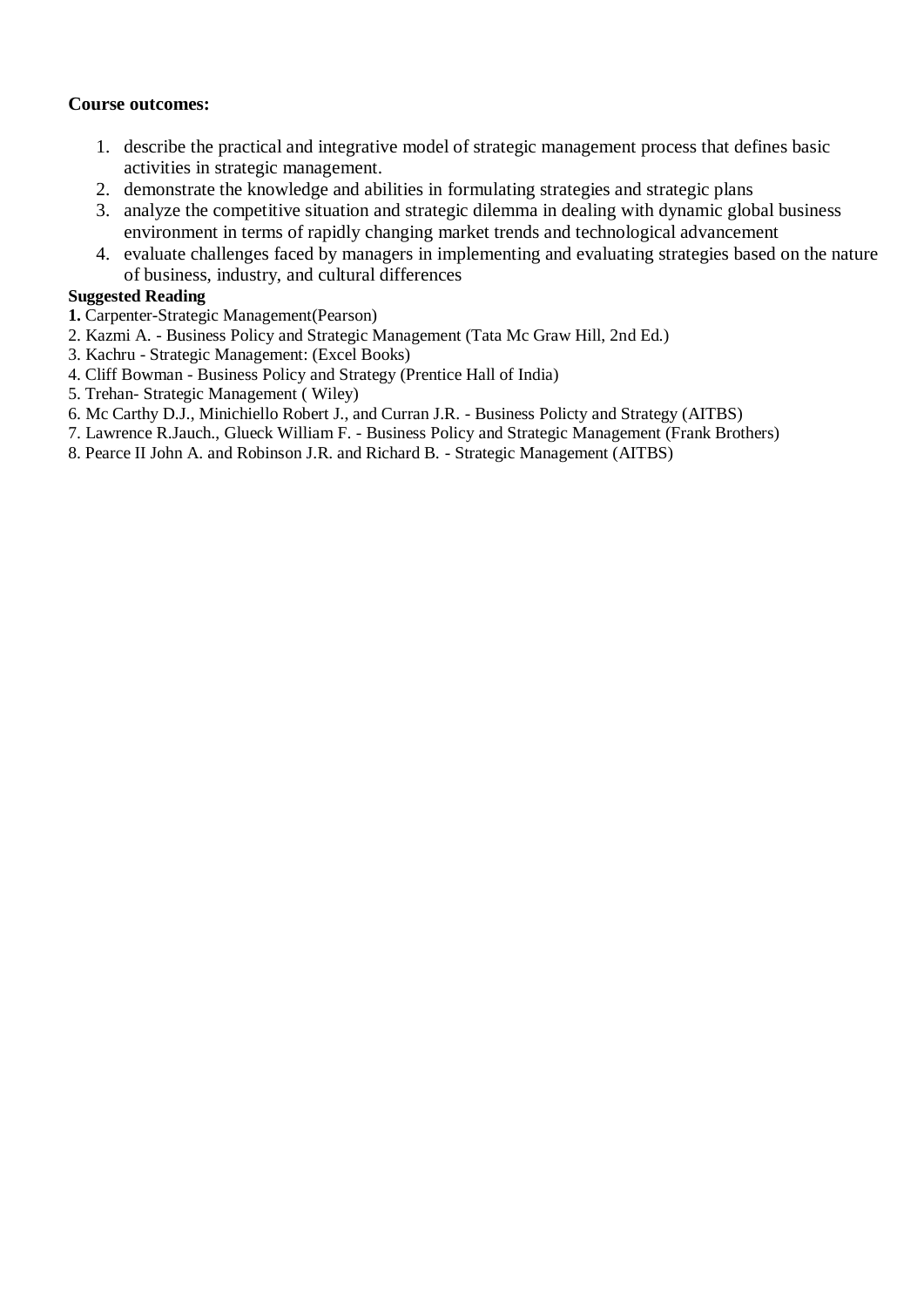#### **MCM-312: ENTREPRENEURSHIP DEVELOPMENT Credit Hours: 4**

 **Course Objective:** The major objectives of the Entrepreneurship Development is to develop and strengthen the entrepreneurial quality, i.e. motivation or need for achievement.

**Unit I-Introduction**: Concept and Definitions, Entrepreneur **v/s** Intrapreneur; Role of entrepreneurship in economic development; Entrepreneurship process; Factors impacting emergence entrepreneurship; Managerial versus entrepreneurial Decision Making; Entrepreneur **v/s** Investors; Entrepreneurial attributes and characteristics; Entrepreneurs versus inventors; Entrepreneurial Culture; Women Entrepreneurs: Social Entrepreneurship: Classification and Types of Entrepreneurs: EDP Programmes; Entrepreneurial Training; Traits/Qualities of an Entrepreneurs.

**Unit II- Creating Entrepreneurial Venture**: Generating Business idea- Sources of Innovation, methods of generating ideas, Creativity and Entrepreneurship; Challenges in managing innovation; Business planning process; Drawing business plan; Business plan failures; Entrepreneurial leadershipcomponents of entrepreneurial leadership; Entrepreneurial Challenges; Legal issues – forming business entity, considerations and Criteria, requirements for formation of a Private/Public Limited Company, Intellectual Property Protection- Patents Trademarks and Copyrights – importance for startups, Legal Acts Governing Business in India.

**Unit III-Functional plans:** Marketing plan– for the new venture, environmental analysis, steps in preparing marketing plan, marketing mix, contingency planning; Organizational plan – designing organization structure and Systems; Financial plan – pro forma income statements, pro forma cash budget, funds Flow and Cash flow statements; Pro forma balance sheet; Break Even Analysis; Ratio Analysis.

**Unit IV- Entrepreneurial Finance:** Debt or equity financing, Sources of Finance- Commercial banks, private placements, venture capital, financial institutions supporting entrepreneurs; Lease Financing; Funding opportunities for Startups in India.

**Unit V-** Enterprise Management: Managing growth and sustenance- growth norms; Factors for growth; Time management, Negotiations, Joint ventures, Mergers & acquisitions

## **Course Outcomes:**

- Graduates will demonstrate an understanding of and appreciation for the importance of the impact of globalization and diversity in modern organizations.
- Graduates will demonstrate an ability to engage in critical thinking by analyzing situations and constructing and selecting viable solutions to solve problems.
- Graduates will demonstrate an ability to work effectively with others.

#### **Suggested Readings:**

- 1. Lall &Sahai:Entreprenurship (Excel Books 2 edition)
- 2. Couger, C- Creativity and Innovation (IPP, 1999)
- 3. Kakkar D N Enterpreneurship Development (Wiley Dreamtech)
- 4. A.K.Rai Entrepreneurship Development (Vikas Publishing)
- 5. Sehgal & Chaturvedi-Entrepreneurship Development(UDH Publishing edition 2013)
- 6. R.V. Badi & N.V. Badi Entrepreneurship (Vrinda Publications,  $2^{nd}$ Edition)
- 7. Holt Entrepreneurship: New Venture Creation (Prentice-Hall) 1998.
- 8. Barringer M J Entrepreneurship (Prentice-Hall, 1999)
- 9. Nina Jacob, Creativity in Organisations (Wheeler, 1998)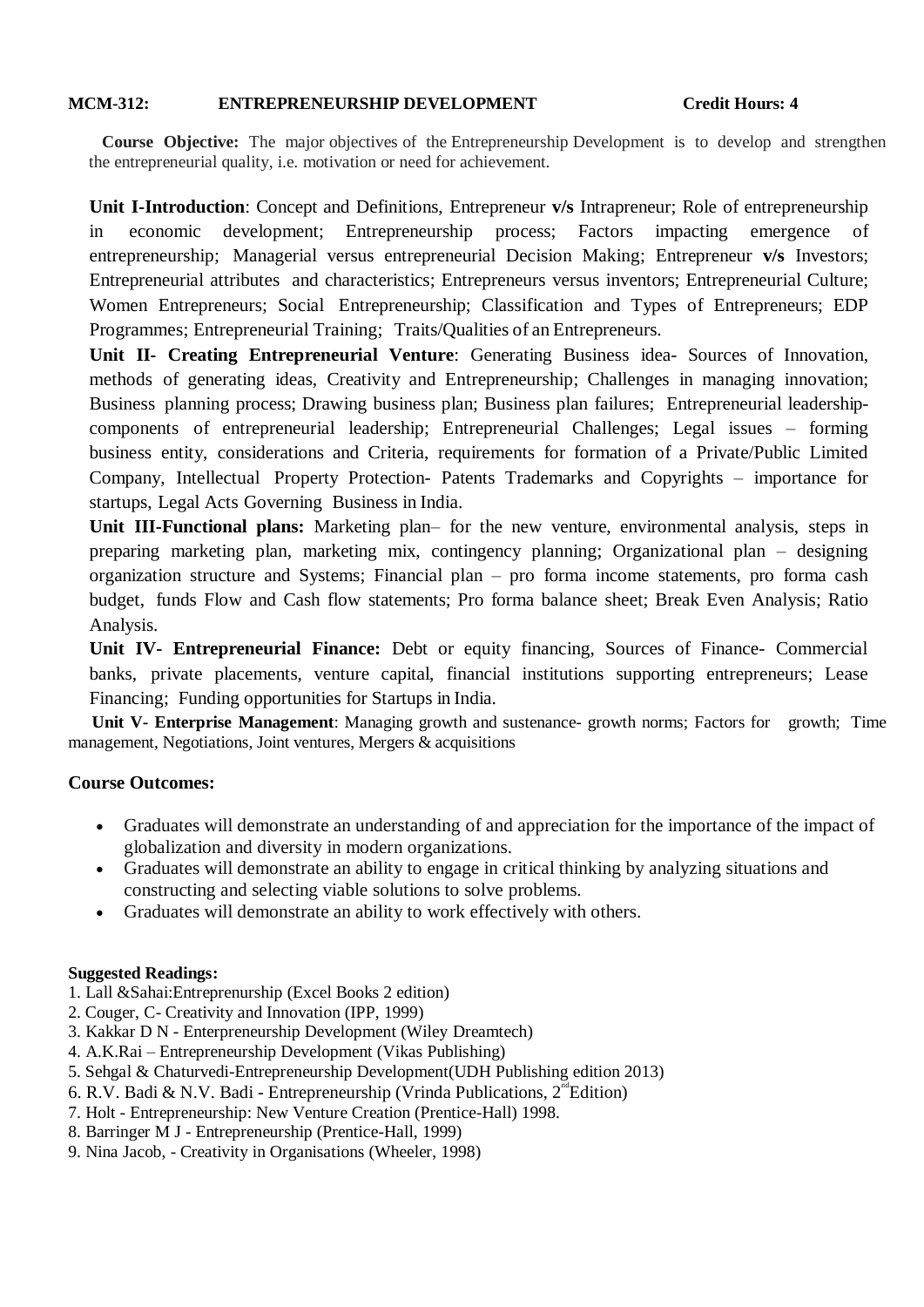#### **MCM-313: CORPORATE GOVERNANCE AND ETHICS Credit Hours : 4**

*Course Objective: To familiarize the students with the knowledge of ethics, emerging trends in good governance practices and corporate social responsibility in the global and Indian context.*

#### **Contents:**

**Unit I-Business Ethics:** The concept of ethics; 'ethics' and related connotations; business values and ethics; concept of business ethics; various approaches to business ethics; ethical theories; ethical governance; social responsibility–an extension of business ethics; the concept of corporate ethics; benefits of adopting ethics in business; ethics programme; code of ethics; ethics committee.

**Unit II-Conceptual Framework Of Corporate Governance:** Evolution of corporate governance; developments inIndia; regulatory framework of corporate governance in India; SEBI guidelinesand clause 49; reforms in the Companies Act; secretarial audit; class action; NCLT; insider trading; rating agencies; green governance/e-governance;shareholders' activism; corporate governance in PSUs and banks;legislative framework of corporate governance –an international perspective (United Kingdom, USA, Australia, China, Russia, South Africa).

**Unit III-Corporate Management:** Management vs. Governance; internal constituents of the corporate governance; key managerial personnel (KMP); chairman- qualities of a chairman, powers, responsibilities and duties of a chairman; chief executive officer (CEO), role and responsibilities of the CEO; separation of roles of chairman and CEO; CFO; manager; company secretary; auditor.

**Unit IV-Role and Functions of Board Committees:** Standing committees, ad-hoc committees, task force committees, advisory committees; powers, functions and duties of board committees; enhanced performance of board committees; limitations of board committees; statutory committees of board- audit committee, remuneration committee, nomination committee, compliance committee, shareholders grievance committee, investors relation committee, investment committee, risk management committee, other committees.

**Unit V-Major Corporate Failures –**Bank of credit and commerce international (UK), Maxwell communication corporation and Mirror group newspapers (UK), Enron (USA), World.com (USA), Andersen worldwide (USA), Vivendi (France), News of the world (UK); Satyam computer services ltd (India); Sahara (India); Kingfisher ltd (India); common governance problems noticed in various corporate failures; policy actions including major codes and standards.

**Unit VI-Whistleblowing and Corporate Governance –** The Concept of Whistle-Blowing; Types ofWhistle-blowers; Whistle-blower Policy; the Whistle-Blower Legislation across Countries; developments in India.

**Unit VII-Corporate Social Responsibility (CSR) –**Meaning; corporate philanthropy; CSR-an overlapping concept; corporate sustainability reporting;CSR through triple bottom line;CSR and business ethics; CSR and corporate governance; environmental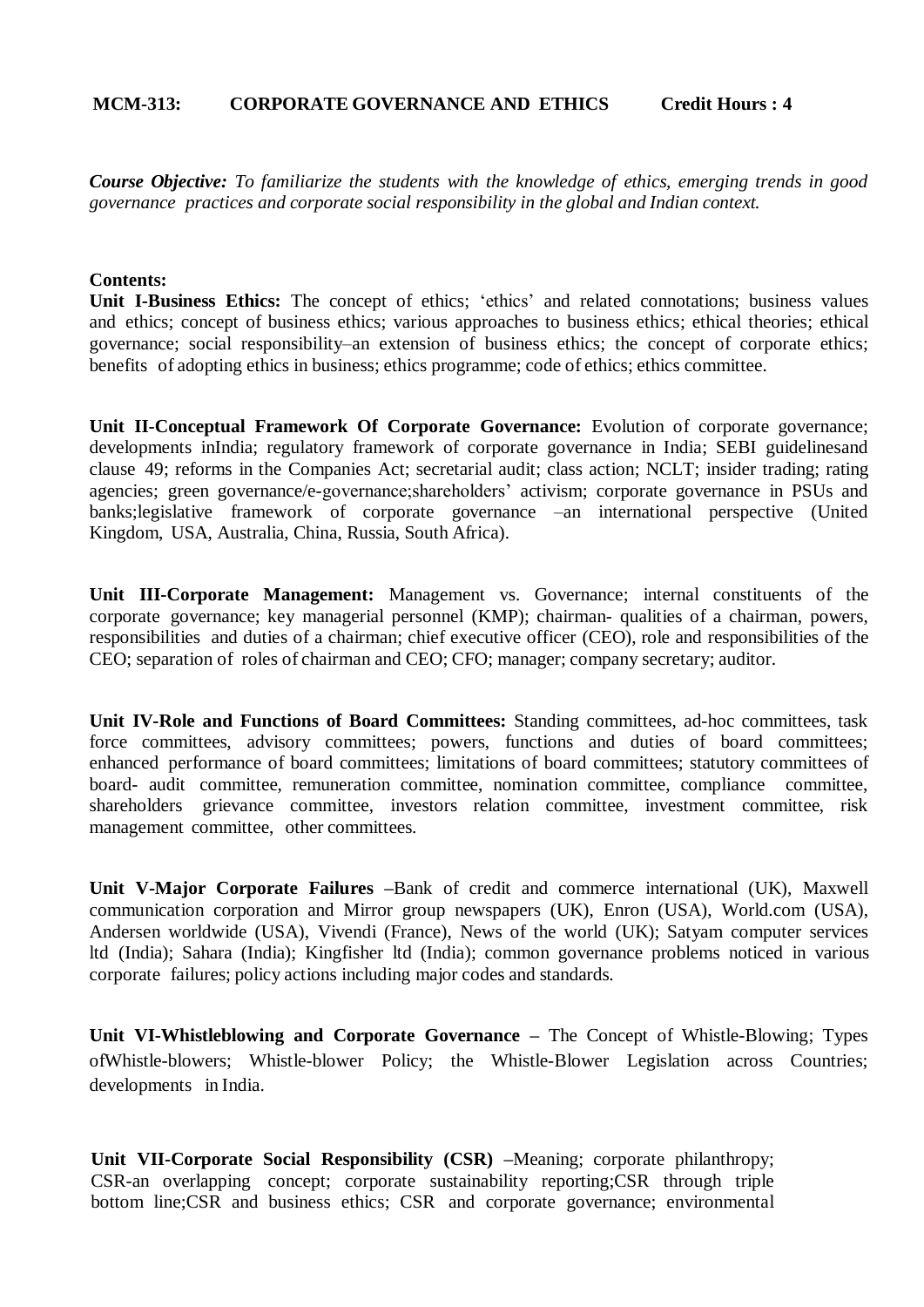aspect of CSR; CSR models; drivers of CSR; global reporting initiatives;major codes on CSR; initiatives in India.

#### **Course Outcome:**

- 1. be able to explain and evaluate the part which corporate governance plays in maintaining the stability of marketsand retaining public confidence in public intuitions
- 2. be able to describe and analyse the primary parts of corporate governance frameworks
- 3. be able to explain and evaluate the role of audit in corporate governance
- 4. be able to compare and contrast approaches to corporate governance internationally

## **Suggested Readings:**

- 1. Mallin, Christine A., *Corporate Governance (Indian Edition)*, Oxford University Press, New Delhi.
- 2. Blowfield, Michael, and Alan Murray, *Corporate Responsibility*, Oxford UniversityPress.
- 3. Francesco Perrini, Stefano, and Antonio Tencati, *Developing Corporate Social Responsibility-A European Perspective*, Edward Elgar.
- 4. Sharma, J.P., *Corporate Governance, Business Ethics & CSR*, Ane Books Pvt Ltd, New Delhi.
- 5. Sharma, J.P., *Corporate Governance and Social Responsibility of Business*, Ane Books Pvt. Ltd, New Delhi.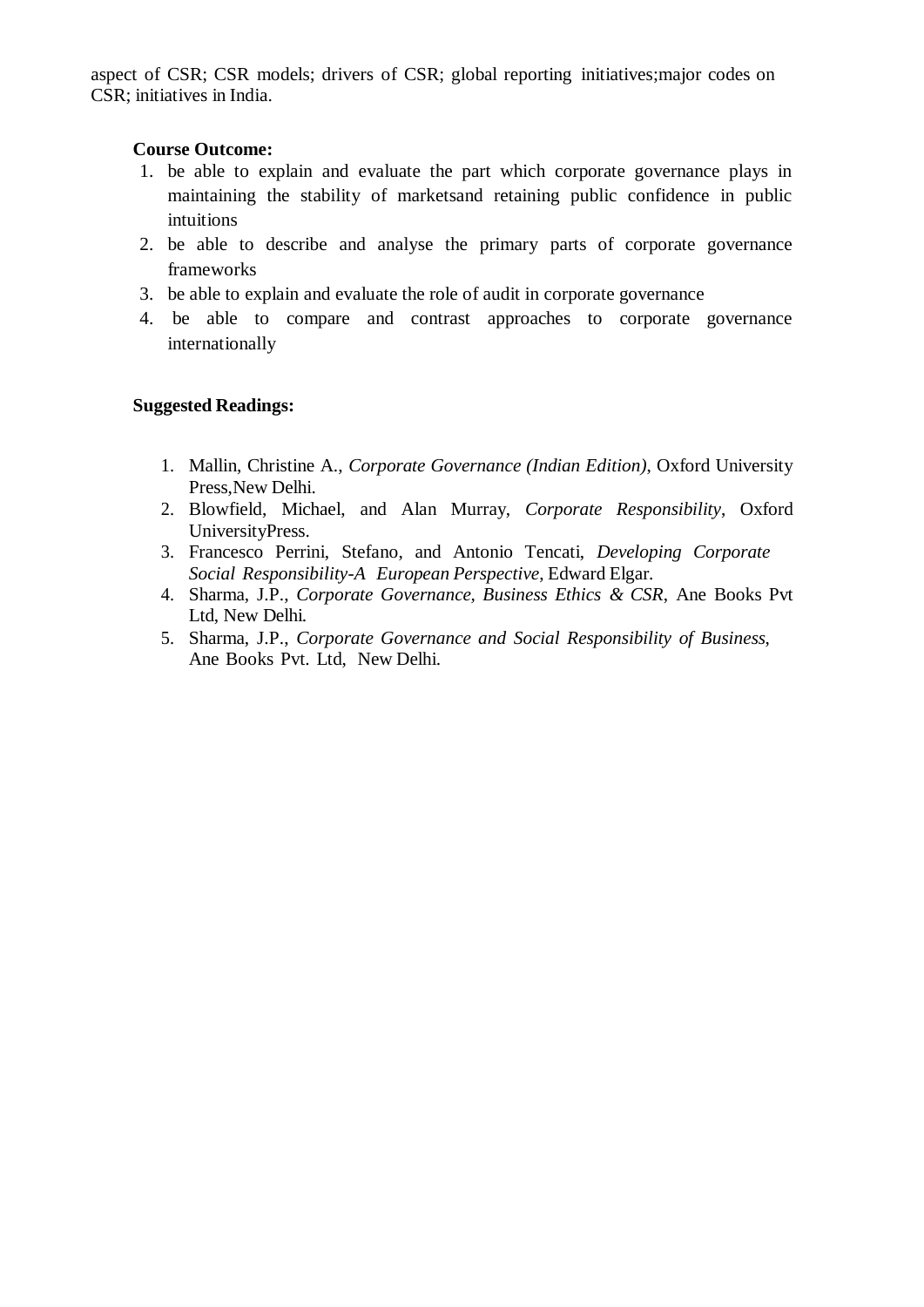*Course Objectives: This course will enable students to understand the rationale behind CSR and sustainability. This course takes students through an evaluation of risks and potential impacts in decision making, enabling them to recognize the links between the success of an organization and the well-being of a community/society.*

**Unit I:** Introduction to CSR: Meaning & Definition of CSR, History & evolution of CSR. Concept of Charity, Corporate philanthropy, Corporate Citizenship, CSR-an overlapping concept. Concept of sustainability & Stakeholder Management.

**Unit II:** Sustainable Business; relation between CSR and Corporate governance; environmental aspect of CSR; Chronological evolution of CSR in India; models of CSR in India.

**Unit III:** International framework for corporate social Responsibility, Millennium Development goals, Sustainable development goals, human rights.

**Unit IV:** Review current trends and opportunities in CSR.CSR as a Strategic Business tool for Sustainable development.

## *Course Outcomes:*

- Understand and demonstrate the intrinsic interdependence between Corporate Social Responsibility (CSR), Corporate Governance
- Understand, analyze, rationalize (defend) and formulate CSR mandates for companies.

## **Reference Books:**

- 1. Corporate Social Responsibility: An Ethical Approach Mark S. Schwartz
- 2. The World Guide to CSR Wayne Visser and Nick Tolhurst
- 3. Innovative CSR by Lelouche, Idowu and Filho
- 4. Corporate Social Responsibility in India Sanjay K Agarwal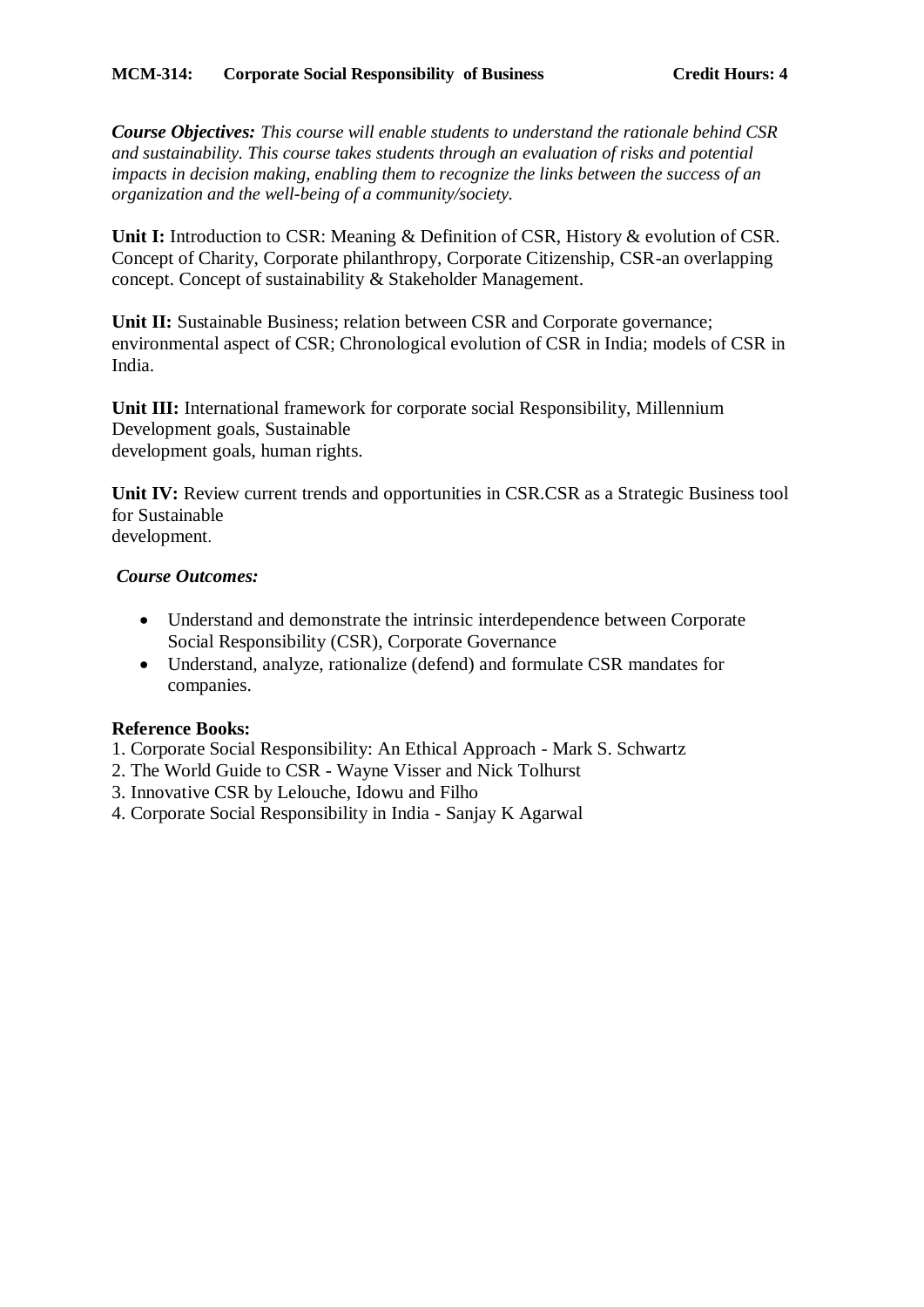## **MCM-315 Public Utility Economics Credit Hours: 4**

**Course Objective:** The main objective is to to identify and explain economic concepts and theories related to the behavior of economic agents, markets, industry and firm structures, legal institutions, social norms, and government policies.

#### **Contents:**

#### **Unit – I**

**Concept of public utilities –** Economic concept, American concept, types of public utility regulations.

## **Unit-2**

**Rate making in public utilities-** Rate level and rate structure- Meaning and distinction, determination of rate level, determination of rate structure. Marginal cost pricing. Rate making in Electricity Undertaking.

## **Unit – 3**

**Public utilities in India –** Forms of organization, Post and telegraph services, Radio and television- Air organisation, T.V. services in India. Autonomy for Radio and T.V. Prasar Bharti.

## **Unit – 4**

Working of SEB's, salient features of electricity supply Act, Electricity rate schedules, consumer categories.

## **Course Outcome:**

- Recognize how to use scientific method in economics.
- Formulate empirically testable hypotheses.
- Construct a data set of economic variables.
- Calculate, present, and discuss descriptive statistics.

#### **Books Recommended :**

- 1. Barnes I.R. Economics of Public Utility regulation.
- 2. Clemens E.W. Economics and Public Utilities.
- 3. Sleeman J.F. British Public Utilities.
- 4. Choudhary R.K. Economics of Public Utility
- 5. Hanson A.H. Public Enterprises and Economics Develoment.
- 6. Ramanadhan V.V. The structure of Public Enterprises in India.
- 7. Gupta K.R. Issues on Public Enterprises.
- 8. Laxmi Narain Principles Practice of Public Enterprise.
- 9. Centre for Public Sector Studies Profitability Accountability and Social
- Responsibility of Public Enterprises.
- 10. Khera S.S. Government in Business.
- 11. Ghosh P.K. Public Enterprises in India.
- 12. Mathur B.L. Public Enterprises in India.
- 13. Gupta K.L. Bharat me lok Udyog.
- 14. Maheshwari R.K. Public Enterprise Management
- 15. Maheshwari R.K. Electricity Rate Making and Tariff Regulations.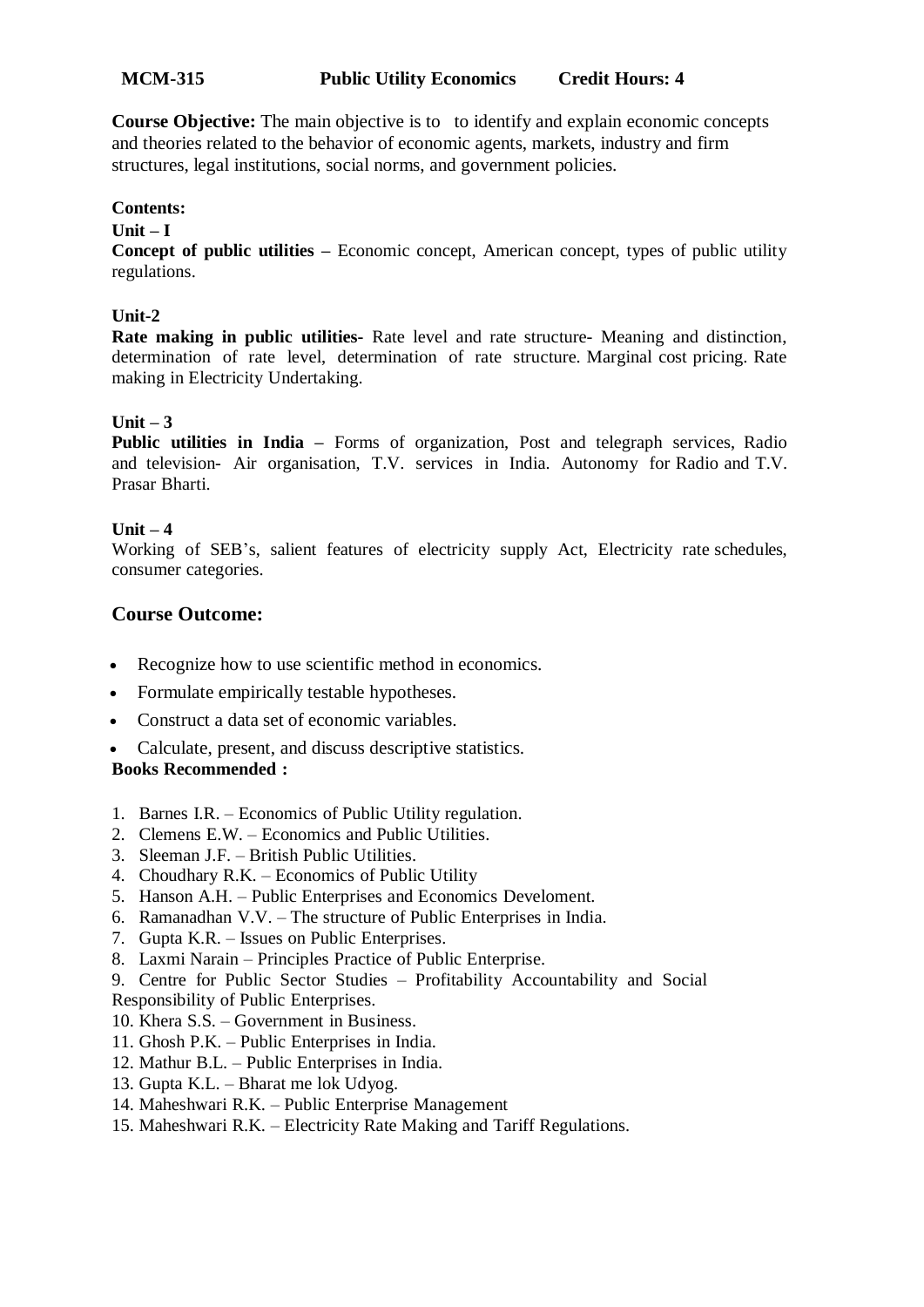#### **MBA-316: PROJECT MANAGEMENT Credit Hours: 4**

**Course Objective :** The course is intended to develop the knowledge of the students in the management of projects, special emphasis will be provided on project formulation as also on various tools and techniques for project appraisal and control so that they are able to draft the project proposal in any area of management and evaluate the worth of projects.

#### **Unit 1(6 Sessions)**

Concept of project: Basic concepts, classification, characteristics of project, Project life cycle, Project management, Tools & Techniques of project management, project organization.

#### **Unit II(08 Sessions)**

Project identification: Identification, generation of ideas, SWOT analysis, Preliminary screening, project rating index.

Market & Demand Analysis: Collection of data, market survey, market planning, market environment, project risk analysis, demand forecasting techniques.

#### **Unit III (08 Sessions)**

Technical Analysis: selection of technology, material input and utilities, plant capacity, location & site, machinery and equipment, structures and civil work, environmental aspects, project charts and layouts. Financial Estimation: Project cost, source of finance, cost of production.

#### **Unit IV (08 Sessions)**

Financial Analysis: Characteristics of financial statement, Working Capital, Project income statement, projected cash flow statement, projected balance sheet, projected profitability.

Investment Evaluation: Investment decision rule, techniques of evaluation, payback period, accounting rate of return, profitability index method, Net profitability index, Internal rate of return, discounted payback period.

#### **Unit V (10 Sessions)**

Social Cost Benefit Analysis: Concept of social cost benefit, significance of SCBA, Approach to SCBA, UNIDO approach to SCBA, Shadow pricing of resource, the little miracle approach,

Project Implementation: Schedule of project implementation, Project Planning, Project Control, Human aspects of project management, team building, high performance team.

#### **Course Outcomes**

- 1. Manage the scope, cost, timing, and quality of the project, at all times focused on project success as defined by project stakeholders.
- 2. Align the project to the organization's strategic plans and business justification throughout its lifecycle.
- 3. Identify project goals, constraints, deliverables, performance criteria, control needs, and resource requirements in consultation with stakeholders.
- 4. Adapt projects in response to issues that arise internally and externally.

#### **SUGGESTED READINGS**

- 1. Marwah-Project Management(Wiley Dreamtech)
- 2. Chaturvedi & Jauhari-Project Management(Himalaya Publishing)
- 3. Chandra Prasanna Project : Preparation ,Appraisal, Budgeting and Implementation. (TMH, 5th Ed.)
- 4. Mishra Project Management (Excel Books)
- 5. Goyal BB Project Management : A Development Perspective (Deep & Deep)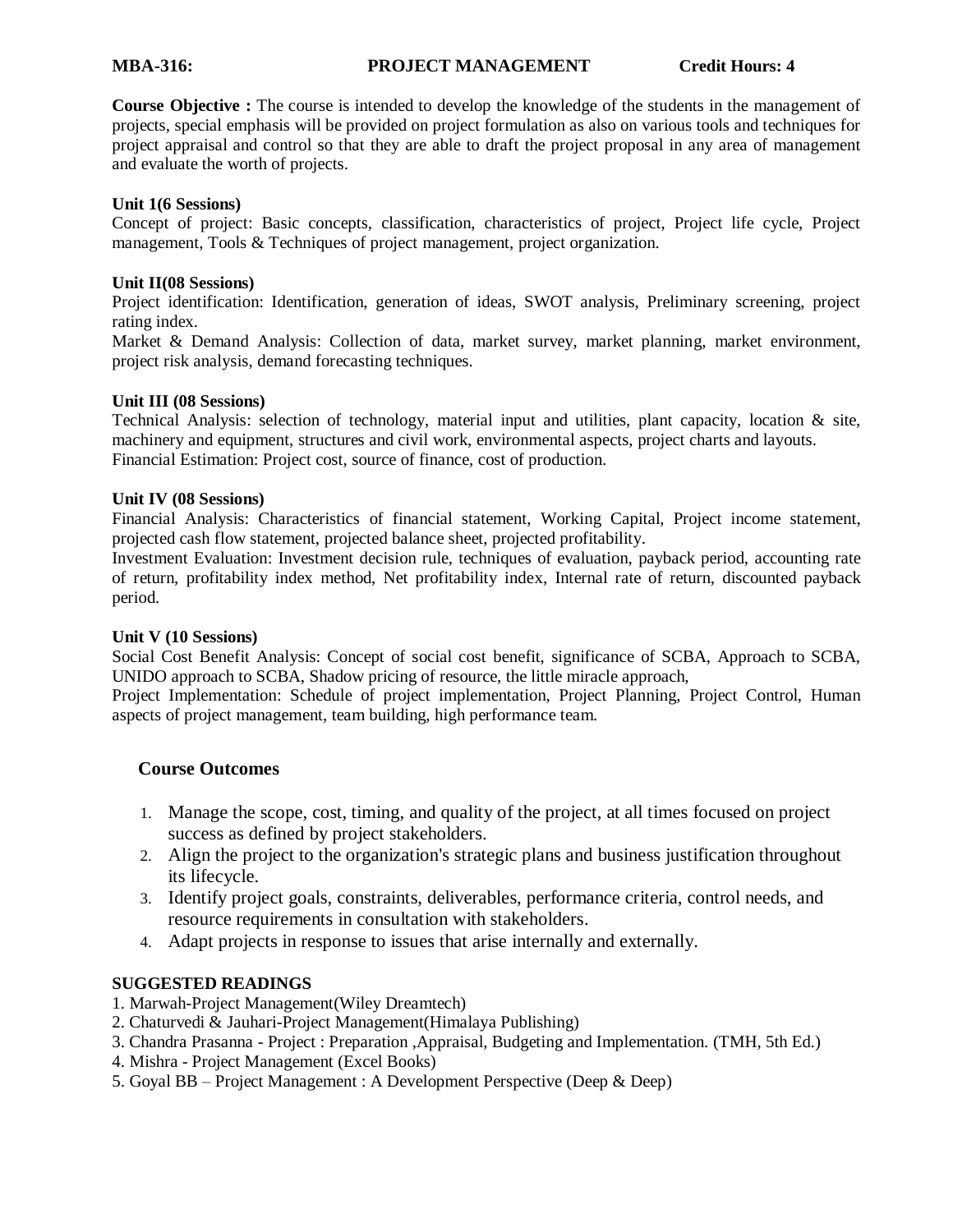#### **Course objective**

You will learn some of the fundamental concepts and techniques of poetry and fiction in this course. You will practice writing creatively in these genres and will gain a greater understanding of how to approach this type of writing. Additionally, you will learn to analyze writing for craft and technique and respond to an author about these subjects critically.

# **Unit-1**

*Short Stories***:** You will be required to write two short, 750-1500 word fictional stories incorporating elements of fiction writing that we discuss in class. You will choose one story to be reviewed by your peers and revised for your final portfolio. These stories are designed to be short so that you will have a chance to complete two full stories. If you would like to write a longer story for one or both short story assignments or if you would like to combine your first and second stories for workshop, please speak with me. The specific requirements of this assignment will be given to you closer to the assignment due date.

*Closed Form Poem***:** You will be required to write one poem which uses a closed form, incorporating the elements of that poetic form that we discuss in class. One of your poems (closed form or free verse) will be reviewed by your peers and revised for your final portfolio. The specific requirements of this assignment will be given to you closer to the assignment due date.

*Free Verse Poem***:** You will be required to write one free verse poem, incorporating the elements of that poetic form that we discuss in class. One of your poems (closed form or free verse) will be reviewed by your peers and revised for your final portfolio. The specific requirements of this assignment will be given to you closer to the assignment due date.

#### **Unit-2**

*Writing Prompts***:** You will be given short creative writing assignments in the form of prompts throughout the semester. These prompts are designed to allow you to generate ideas for your assignments and practice the elements of fiction and poetry writing that we will discuss in class. While the prompts will be designed to help you focus on one or a few of the fundamental concepts we discuss, the content will be up to you the prompts are meant to help you practice certain basic concepts while allowing you creative freedom. Developing prompt responses into short stories and poems to turn in is encouraged. Writing prompts will be a component of your **Homework and In-Class Assignments** grade.

*Critical Responses***:** You will be required to write four 1-2 page, double-spaced, critical responses to the texts we discuss in class: 2 in response to short stories and 2 in response to poems. In these responses, you will need to discuss fundamental elements of the text and how the author is using them. These responses are to be turned in the same day that the text is up for discussion. These exercises are about learning to break down and examine written texts; you will be graded on the effort and thought you put into your analysis of the text and completion of the requirements, not "correctness" of interpretation. Critical responses will be a component of your **Homework and In-Class Assignments** grade.

# **Unit-3**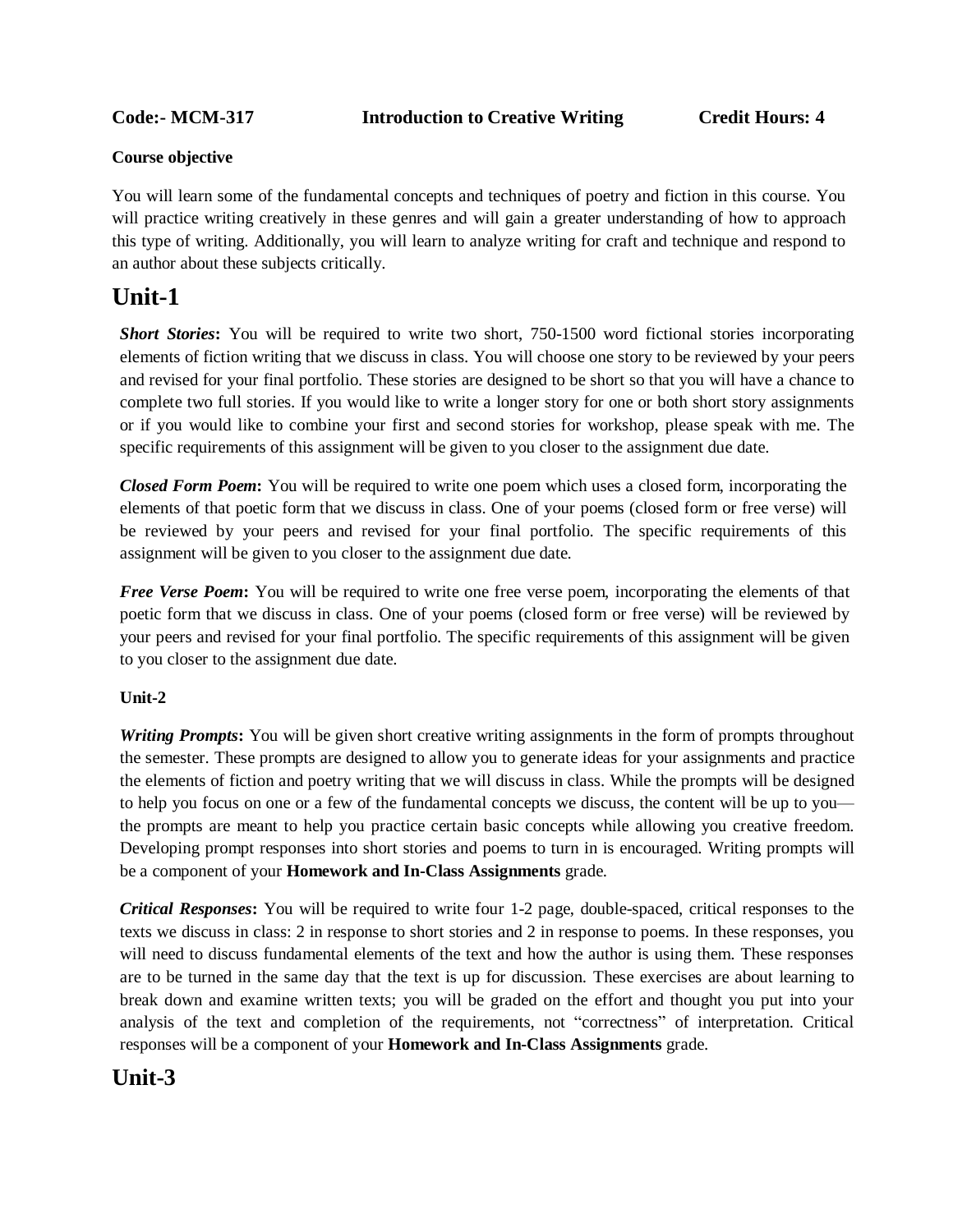*In-Class Assignments***:** Sometimes, you will be assigned work in-class. This work may include creative writing prompts, group assignments, responses to the reading, questions on the reading, and—if necessary—reading quizzes. In-class assignments will be a component of your **Homework and In-Class Assignments** grade.

*Workshop Responses***:** You will be required to write 30 responses, 1-2 pages in length (double-spaced), to your peers' texts that are up for workshop: 15 responses to short stories and 15 responses to poems. Your peer responses must be thoughtful analyses of the text you are responding to. You will summarize the text briefly, discuss elements of the text that work well, and, using specifics, discuss what elements might be improved and how. Your response must be one of constructive criticism and needs to focus on what the author's goals are for his/her text, not on what you would do if it were your own text.

# **Unit-4**

**Rude or inappropriate comments about the text or author will not be tolerated and will result in a zero for the response**. To ensure that each student will receive 15 responses from the class each workshop, you will sign up for your 30 response times in advance. I will provide a response for all student texts. I will provide an example response before the first workshop in each genre.

*Participation and Attendance*: Coming to class every day is essential for learning the material in this class—more than 2 absences will result in a lower attendance grade. Your attendance grade is calculated by adding up the classes you attended and turning that into a letter grade by dividing the number of classes you attended by the total number of classes. So, if you have 4 absences out of 29 total classes, you will receive a

- $\triangleright$  Participation and Attendance: 10%
- Workshop Responses: 10%
- Homework and In-Class Assignments: 25%
- $\triangleright$  Short Stories: 20% (10% each)
- Poems:  $20\%$  (10% each)
- $\triangleright$  Portfolio and Reflection Essay: 15%

## **Course outcome:**

- develop and hone skills in creating, editing and revising in the student's primary genre.
- Demonstrate ability to read and respond thoughtfully and critically in both oral and written form to other student's work.
- Demonstrate knowledge of how to perform in a workshop situation.

## **Suggested Readings:**

1.The Creative Writing Coursebook: Forty-Four Authors Share Advice and Exercises for Fiction and Poetry

2.[The God of Small Things](https://bookshop.theguardian.com/god-of-small-things.html) by Arundhati Roy (1997)

3. [A Fine Balance](https://bookshop.theguardian.com/catalog/product/view/id/350670/) by Rohinton Mistry (1995)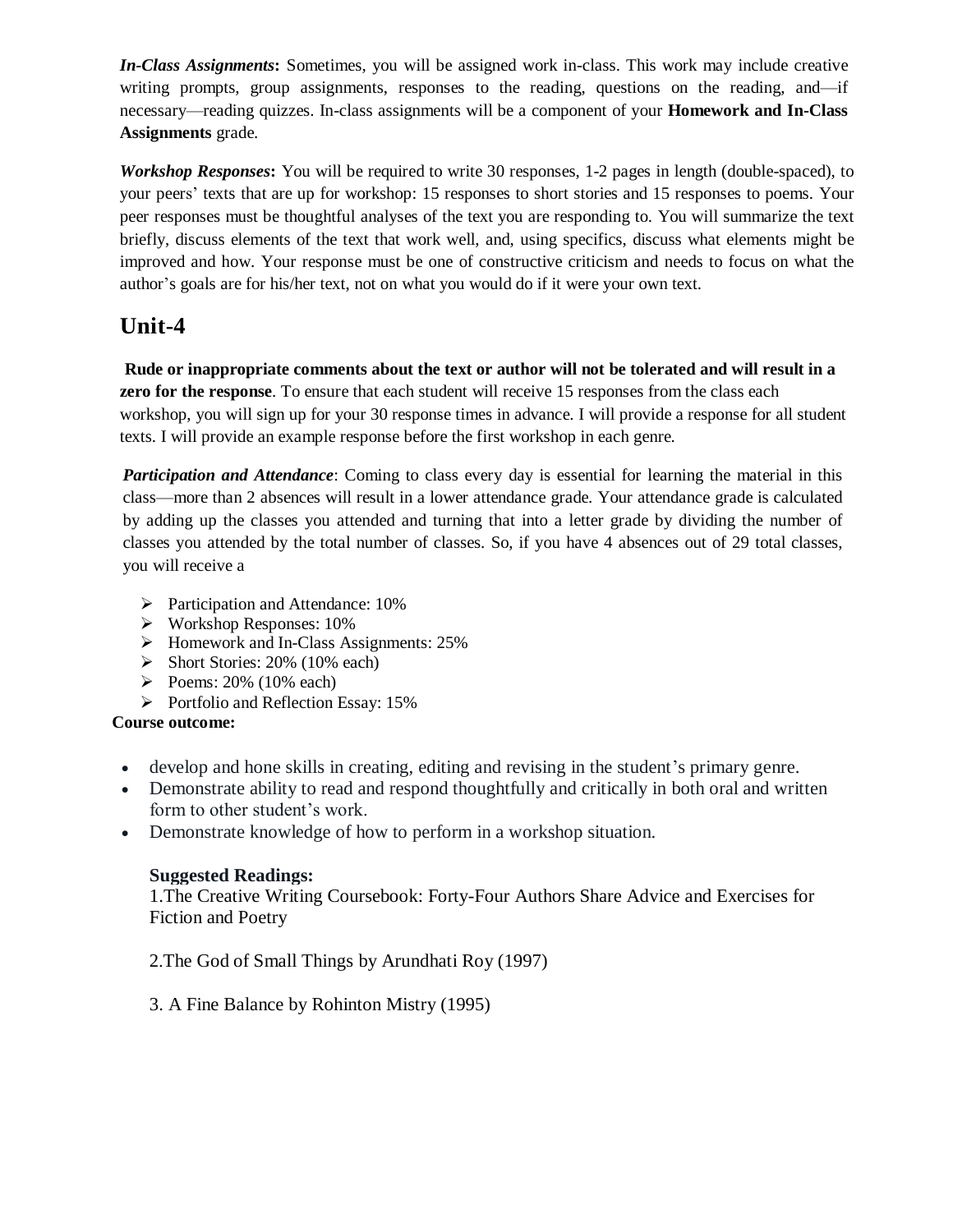## **Code:- MCM-318 Hospital Administration Credit hours 4**

*Course Objective: To promote awareness among functionaries involved* 

*in Health and Hospital Management. To promote research in the field of Health and Hospital Management. in order to improve the efficiency of Health Care delivery Systems. To promote the development of high quality hospital services and community health care.*

#### **Unit-1**

Routine Admission/Discharge Procedures/Discharge Summary ,Hospital Utilisation Statistics. Average Length of Stay (ALS) • Bed Occupancy Rare,• Turn Over Interval 03. Daily Reports /Returns.

## **Unit-2**

Patient's Complaints. Patient Satisfaction Survey. Interviews, Questionnaires, Observations, Group Discussions, Patient Opinion Polls, Report Writing. Duty Roster of various categories of Staff. Availability of Materials Critical Items, Stock Level, Procurement Methods.

## **Unit-3**

Administration of Patient Related Schemes: Medical Insurance (Cashless Benefit), CGHS, ECHS, CSMA, TPA, ESI. Front Office Duties & Responsibilities Duties & Responsibilities of the Hospital administrator/CEO. In Profit Making Hospitals In Non-Profit Making Hospitals Disaster Management/Disaster Plan. Marketing of Hospital.,Telephone Courtesy, Guest Lectures, Orgnaisation of Camps, Seminars, Workshops, Continuous Medical Education, Public Participation.

#### **Unit-4**

Hospital Security. Staff, Patients, New born babies, Female staff/Patients, Stores. Application of Hospital Information System (HIS) & Management Information System (MIS) Negotiation Skills. 2 • Purchase of Stores / Equipment, Union Matters, Collective Bargaining. Hospital Waste Management. Methods of Infection Control. 20. Fire Fighting. Dealing with Crisis Situation. Mob violence, Bomb threat, Terrorist strike, Mass casualties, Political agitation, Prisoners. **Unit-5**

Legal Aspect of Hospital Administration Rights & Responsibilities of Medical Person. Organisational & Procedural Laws. Indian Contract Act Nursing Hom e-Registration Act Birth-Death Registration Act. Labour Laws Applicable to a Hospital. Indian Trade Union Act 1926/Industrial Dispute Act 1947. The Bombay Shops & Establishment Act.,The Workmen's Compensations Act. The Industrial Employment (Standing Orders) Act 1946.,Payment of Wages Act. Employee Provident Fund Act. Maternity Benefit Act.

#### **Course Outcome:**

 Develop innovative solutions to strategic, tactical and operational issues in managing healthcare systems and associated information technology through the combined use of information, organizational knowledge, talent management and critical thinking.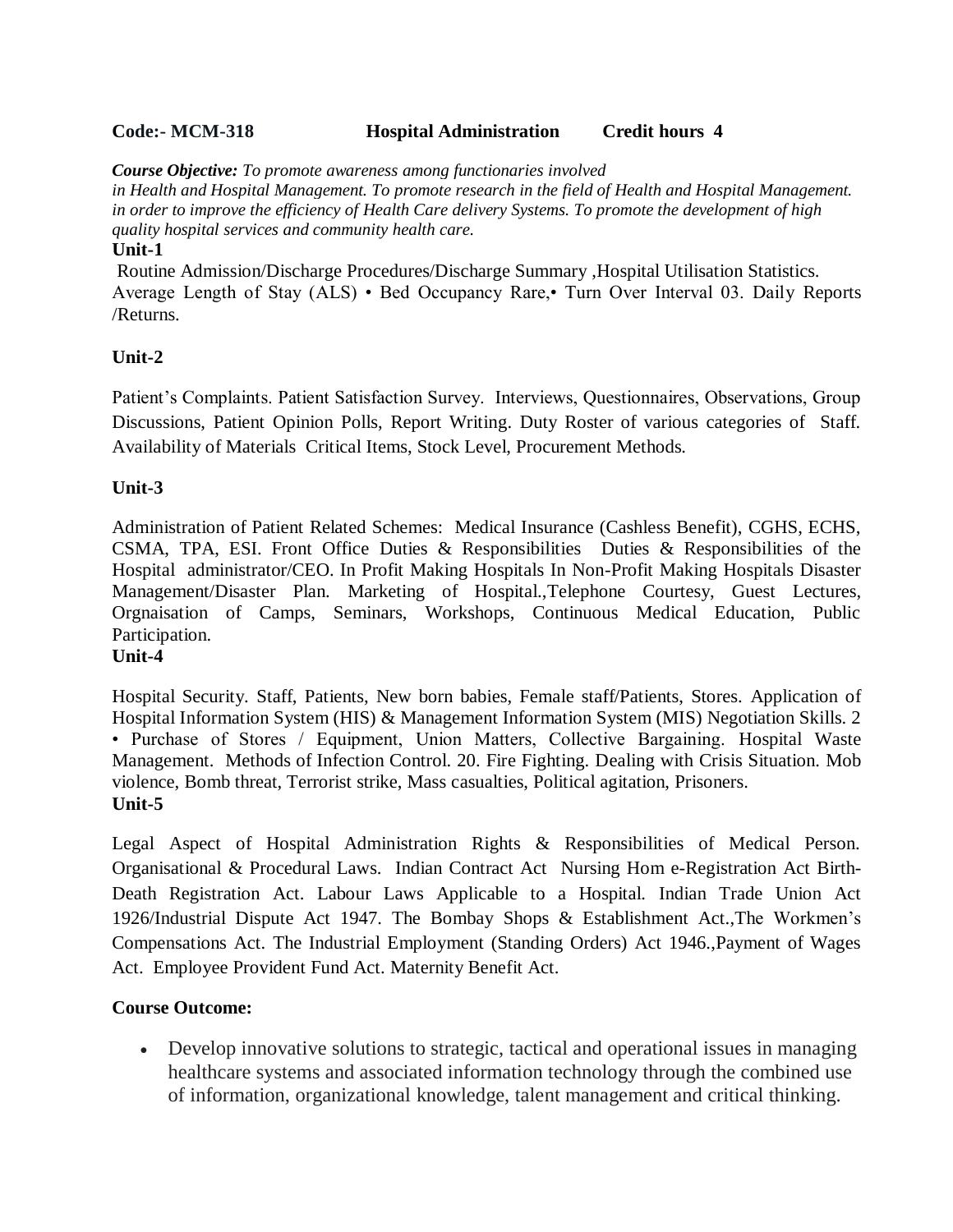Explain and compare continuous improvement processes, and using a variety of tools, design and build systems for measurement, analysis and accountability as they apply to healthcare settings.

## **Books Recommended:**

- 02. Medical Negligence & Compensation By Jagdish Singh Bharat Law, Jaipur.
- 03. Medical Negligence & Legal Remedies By Anoop K. Kaushal Universal.
- 04. Medical Termination of Pregnancy Act.
- 05. Preconception & Prenatal Diagnostic Techniques (Prohibition of sex selection) Act 1994.
- 06. Organ Transplant Act.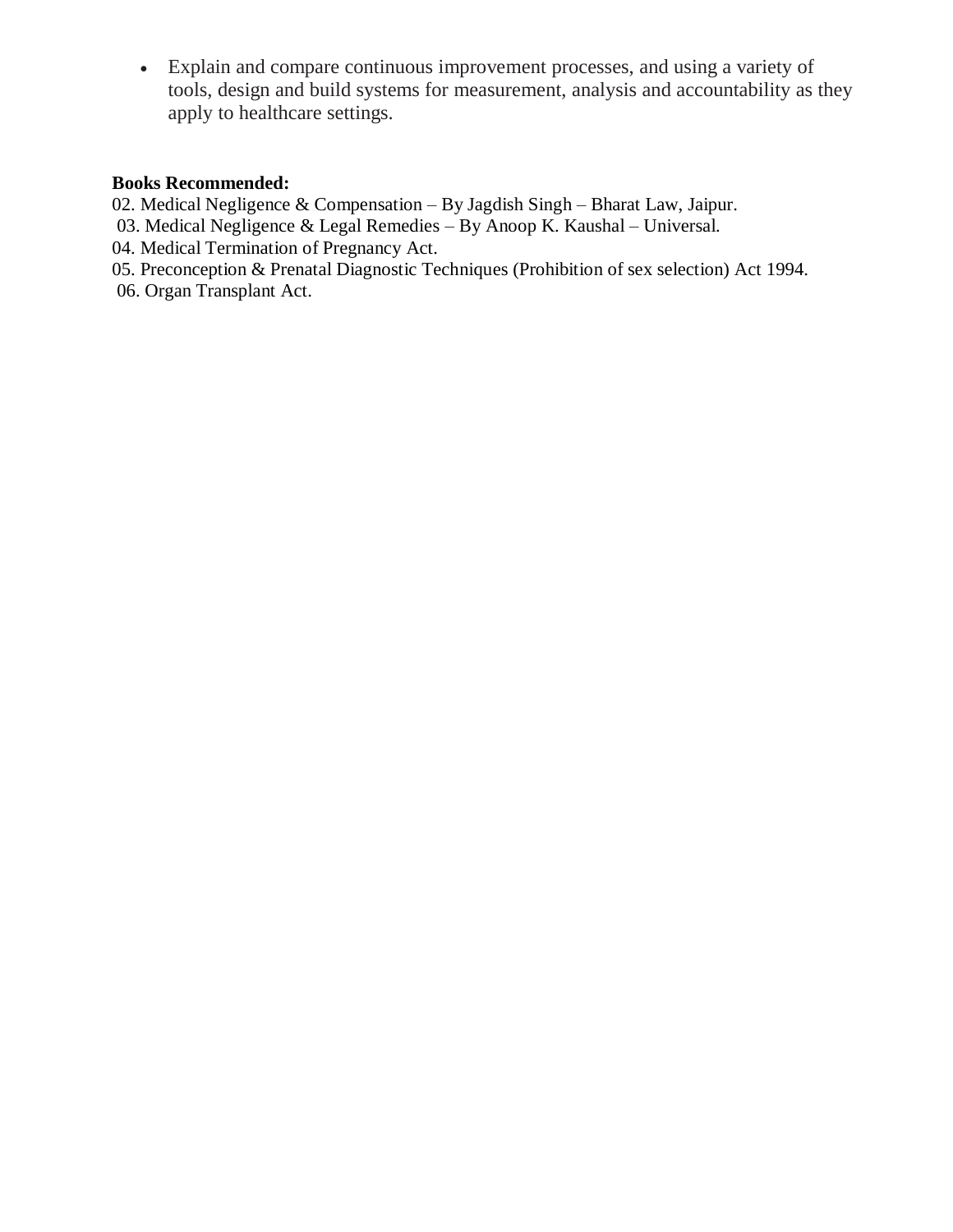## **MCM-319 Swachha Bharat Abhiyan**

## **Credit Hours: 2**

## **Course Objectives:**

- To promote Swachhata Awareness campaign in villages adopted by the University
- To understand the importance of cleanliness and hygienic living in villages to remain healthy and fit
- To apply class room knowledge of courses to field realities and improve quality of living in villages

## **UNIT: 1**

Introduction to Swachha Bharat Abhiyan, concept, scop, objectives an mode of functioning, Unnat Bharat Abhiyan and Swachha Bharat Abhiyan – comparison and integration.

## **UNIT : 2**

## **Local Self Government and Swachha Bharat Abhiyan**

Introduction to Constitution, Constitutional Amendments on Panchayati Raj, Panchayati Raj Institutions (Gram Sabha, Gram Panchayat, Standing Committee), local civil society, local administration, Municipal Corporation & its functions and Administration. Role of Local Self Government in Swachha Bharat Abhiyan, Community participation in Swachh Bharat Abhiyan, Sanitation, Personal and community hygiene.

## **Assignment 2**

How effectively are Panchayati Raj institutions functioning in the village? What would you suggest to improve their effectiveness? Present a case study (written or audio-visual).

#### **Field Visit – (4 Classes)**

## **UNIT : 3**

## **Water Management System in Village**

Water and waste water, water crisis, water conservation, climate change, rain water harvesting, reuse, borewell, recharge structures ,water disposal ,sewage system and its management, open defecation and Swachha Bharat Abhiyan.

**Smart Cities -** Concept of Smart Cities, Smart Cities and Swachha Bharat Abhiyan. **Sustainable Development Goals** – concept, objectives and merits, UN and National intervention

## **Assignment: 1**

Water Conservation – Opportunities, Mapping, Challenges & Viable Solutions.

Group discussion in class- (4)

## **Field visit (4 Classes)**

Awareness on Water Conservation

## **Assignment 3**

Project Report on Sustainable Development in India – Problems & Prospects.

## **Field Visit –(4 Classes)**

Awareness Campaign on Swachha Bharat Abhiyan

**UNIT : 4**

**Legal Aspects**